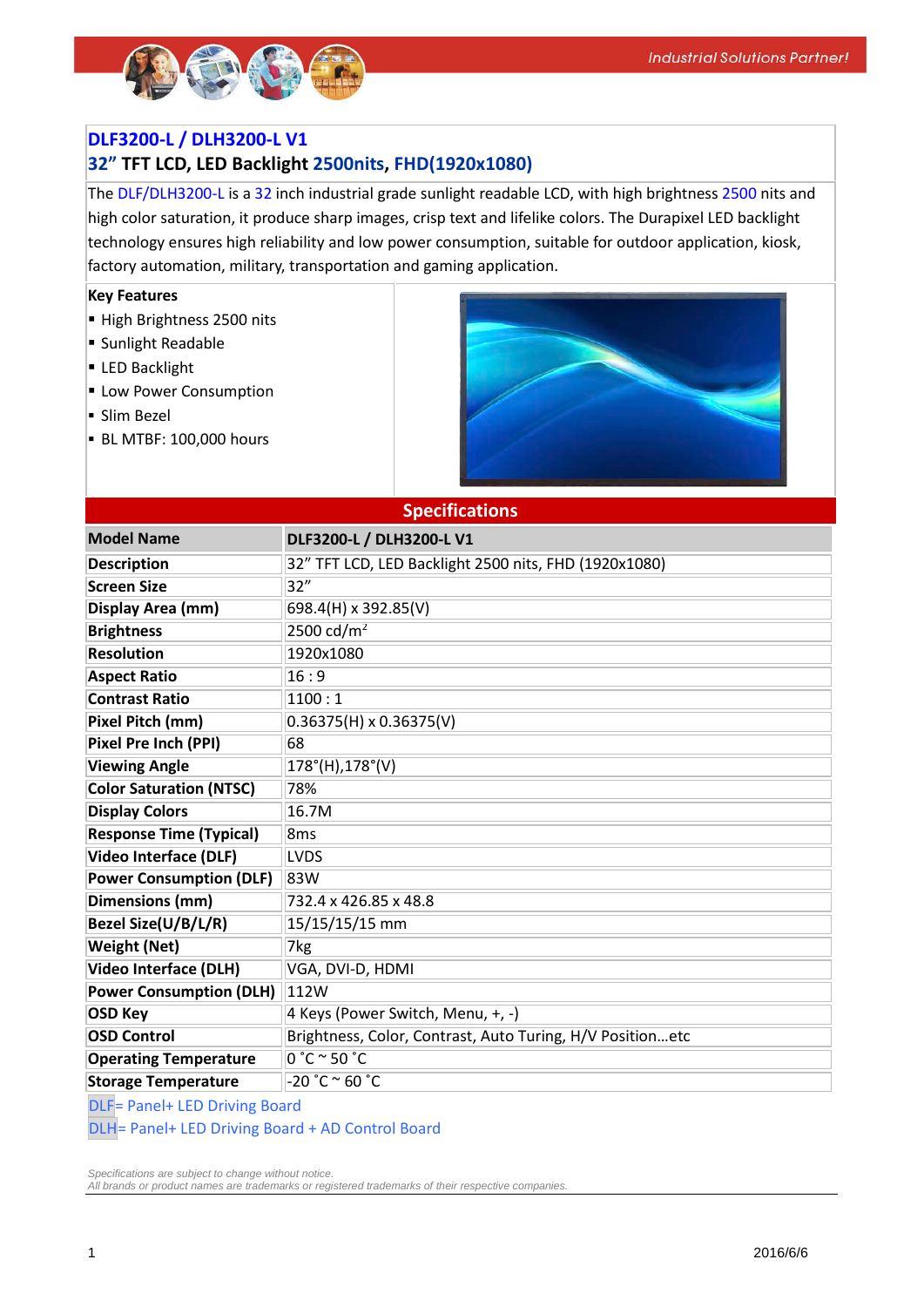

## **Mechanical Drawing**

### **Outline Dimensions** Unit:mm



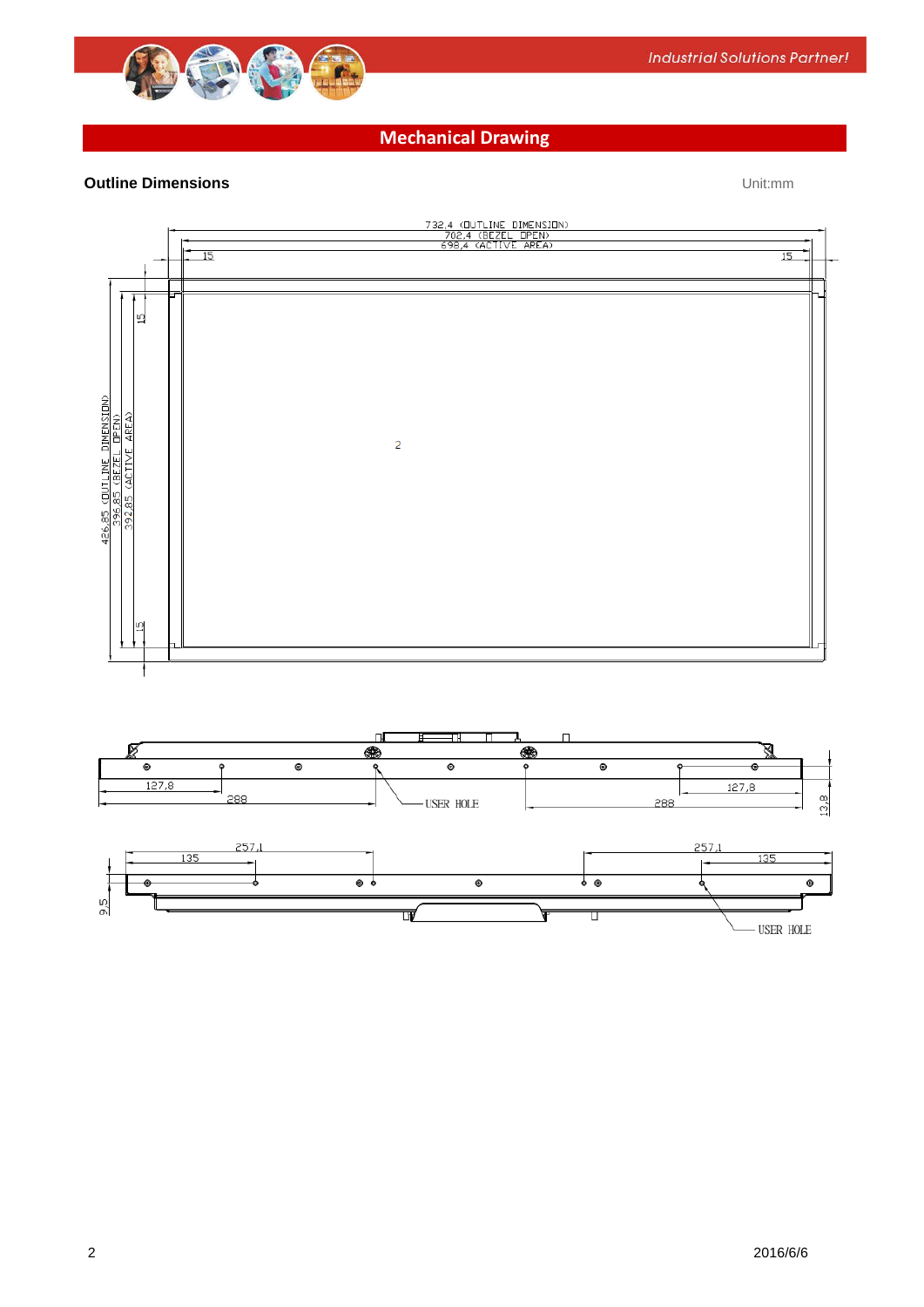